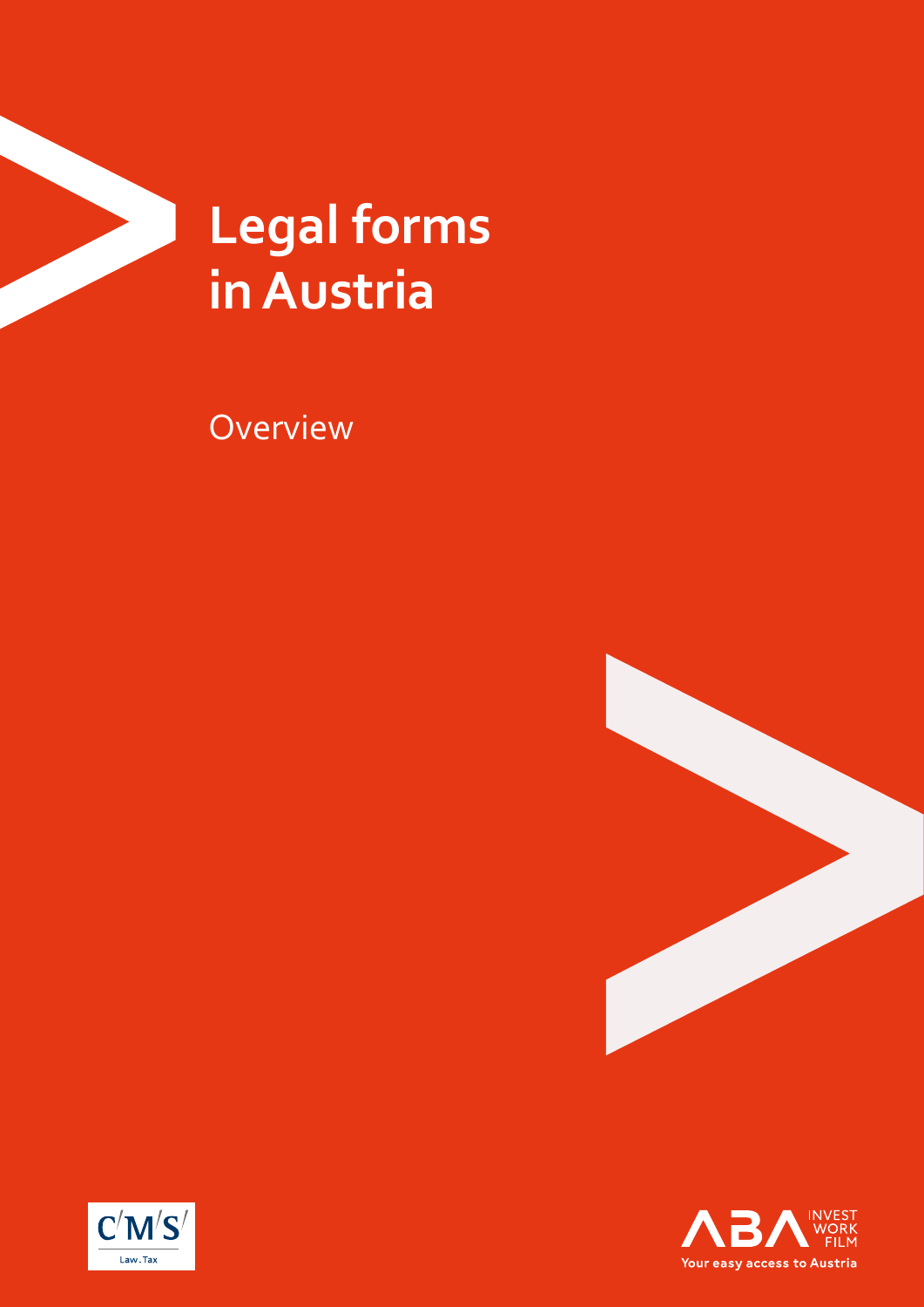## **Legal forms in Austria**

|                                              | <b>Limited Liability Company</b><br>(LLC - Gesellschaft mit beschränkter Haftung)                                                                                                                                                                                                                                                                            | <b>Stock Corporation</b><br>(SC - Aktiengesellschaft)                                                                                                                                      |
|----------------------------------------------|--------------------------------------------------------------------------------------------------------------------------------------------------------------------------------------------------------------------------------------------------------------------------------------------------------------------------------------------------------------|--------------------------------------------------------------------------------------------------------------------------------------------------------------------------------------------|
| 1. Capital                                   | Minimum share capital of EUR 35,000, whereby EUR<br>$\bullet$<br>17,500 have to be paid in<br>• Foundation privilege available for the first ten years<br>of existence: minimum share capital of EUR 10,000,<br>whereby EUR 5,000 have to be paid in                                                                                                         | Minimum share capital of EUR 70,000, whereby EUR<br>$\bullet$<br>35,000 have to be paid in                                                                                                 |
| 2. Founder(s)                                | 1 shareholder is sufficient<br>Individuals or legal entities could be shareholders                                                                                                                                                                                                                                                                           | • 1 shareholder is sufficient<br>• Individuals or legal entities could be shareholders                                                                                                     |
| 3. Liability of<br>shareholders/<br>partners | Liability of the shareholders is limited to their re-<br>$\bullet$<br>spective share capital contribution                                                                                                                                                                                                                                                    | • Liability of the shareholders is limited to their re-<br>spective shares                                                                                                                 |
| 4. Schedule                                  | • The establishment of a LLC takes 2-4 weeks.                                                                                                                                                                                                                                                                                                                | • The establishment of a SC takes 2-4 weeks.                                                                                                                                               |
| 5. Costs                                     | Incorporation fees: EUR 3,000 - EUR 5,000 (lawyer's<br>$\bullet$<br>fees, notary's fees).<br>Costs depend on whether the documents have to be<br>drafted bilingual (e.g. German/English).                                                                                                                                                                    | • Incorporation fees: EUR 4,000 - EUR 6,000 (lawyer's<br>fees, notary's fees).                                                                                                             |
| 6. Advantages                                | Limited liability of the shareholders<br>Managing directors are bound to the instructions of<br>the shareholder resolution                                                                                                                                                                                                                                   | • None                                                                                                                                                                                     |
| 7. Disadvantages                             | Minimum share capital of EUR 35,000<br>The articles of association as well as any share tran-<br>sfer agreement have to be in the form of a notarial<br>deed<br>Exception: If an individual is the sole shareholder<br>$\bullet$<br>and simultaneously acts as managing director, no<br>notarial deed is needed.                                             | Minimum share capital of EUR 70,000<br>٠<br>• Supervisory board mandatory<br>• Audit mandatory (cost factor)<br>Executive board is not bound to the instructions of<br>the general meeting |
| 8. Taxes                                     | Profits of the LLC:<br>• 25% corporate income tax<br>Dividends paid to shareholders:<br>Capital gains tax:<br>• Generally: 27.5% (for individuals) or 25% (for legal<br>entities)<br>o% for EU parent company<br>o% if a respective double taxation agreement is<br>applicable                                                                               | $\bullet$ See LLC                                                                                                                                                                          |
| 9. Commercial<br>law*                        | As soon as the LLC is registered with the Austrian<br>companies registry it could be commercially active<br>under the Austrian trade law;<br>An individual has to be appointed as managing<br>$\bullet$<br>director for trade law purposes. In case of regulated<br>trades, such managing director has to meet the<br>respective qualification requirements. | $\bullet$ See LLC                                                                                                                                                                          |

\* In general a trade license is required for being commercially active in Austria. An activity is carried out commercially if it is carried out independently, on a regular basis and with the intention of generating profit. The requirements of trade licenses depend on the respective trade category: (i) unregulated trade = may be registered and practiced without any further certificates of qualification if the general requirements are met; (ii) regulated trade = a certain certificate on the required professional and commercial/legal knowledge, skills and experience is required. One could only carry out regulated trades, once the trade authority issued a respective trade license.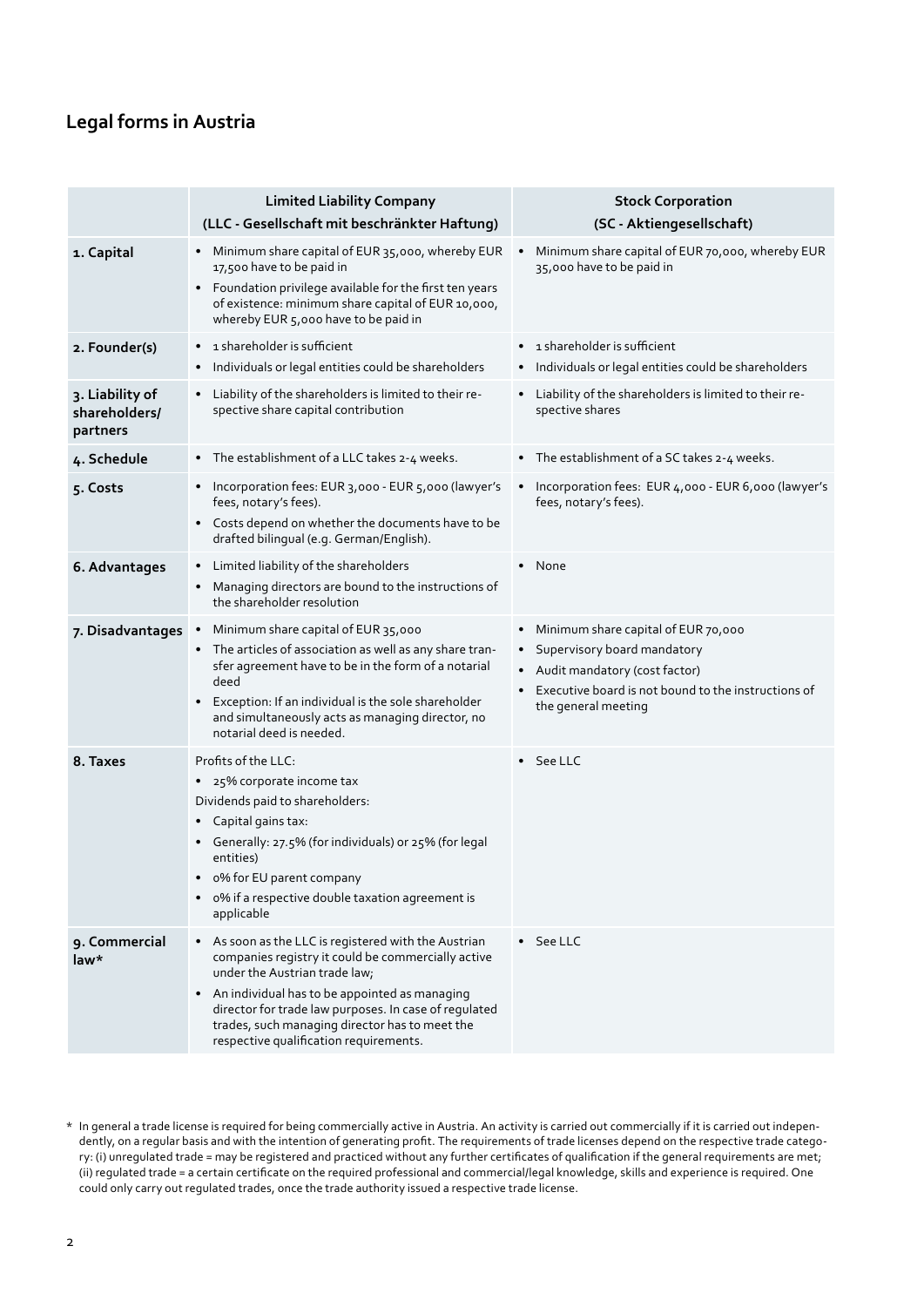|                                              | <b>General Commercial Partnership</b><br>(GCP - Offene Gesellschaft)                                                                                                                                                                                                                                                                                                                                                 | <b>Limited Commercial Partnership</b><br>(LCP - Kommanditgesellschaft)                                                                            |
|----------------------------------------------|----------------------------------------------------------------------------------------------------------------------------------------------------------------------------------------------------------------------------------------------------------------------------------------------------------------------------------------------------------------------------------------------------------------------|---------------------------------------------------------------------------------------------------------------------------------------------------|
| 1. Capital                                   | No minimum share capital<br>$\bullet$<br>In practice the partners agree on a foundation<br>capital.                                                                                                                                                                                                                                                                                                                  | • No minimum share capital<br>• In practice the partners agree on a foundation<br>capital.                                                        |
| 2. Founder(s)                                | • At least 2 partners<br>Individuals or legal entities could be partners                                                                                                                                                                                                                                                                                                                                             | • At least 2 partners<br>• Individuals or legal entities could be partners                                                                        |
| 3. Liability of<br>shareholders/<br>partners | • Unlimited liability of all partners (including private<br>property)                                                                                                                                                                                                                                                                                                                                                | • General partners: unlimited liability<br>Limited partners: liability limited to contribution                                                    |
| 4. Schedule                                  | • The establishment of a GCP takes 1-2 weeks.                                                                                                                                                                                                                                                                                                                                                                        | • The establishment of a LCP takes 1-2 weeks.                                                                                                     |
| 5. Costs                                     | • Incorporation fees: EUR 1,000 - EUR 2,000 (lawyer's<br>fees, no notary fees).                                                                                                                                                                                                                                                                                                                                      | Incorporation fees: EUR 1,000 - EUR 2,000 (lawyer's<br>fees, no notary fees).                                                                     |
| 6. Advantages                                | • No minimum share capital<br>No formal requirements<br>Statutes don't have to be publicly disclosed                                                                                                                                                                                                                                                                                                                 | • No minimum share capital<br>No formal requirements<br>Statutes don't have to be publicly disclosed<br>Limited liability of the limited partners |
| 7. Disadvantages                             | • Unlimited liability of all partners                                                                                                                                                                                                                                                                                                                                                                                | Unlimited liability of general partners                                                                                                           |
| 8. Taxes                                     | Profits at the level of the GCP:<br>• GCP is no subject of taxation, the profit is directly<br>attributed to the partners<br>• Taxation of partners with progressive income tax<br>rates up to 55% (for individuals) or flat rate of 25%<br>corporate income tax (for legal entities)<br>Withdrawals by partners:<br>No additional tax<br>• Profit is fully taxed at partner level in the year in<br>which it arises | $\bullet$ See OG                                                                                                                                  |
| 9. Commercial<br>law*                        | • As soon as the GCP is registered with the Austrian<br>companies registry it could be commercially active<br>under the Austrian trade law;<br>• An individual has to be appointed as managing<br>director for trade law purposes. In case of regulated<br>trades, a managing director has to be a partner (no<br>third person) who meets the respective qualification<br>requirements.                              | $\bullet$ See OG                                                                                                                                  |
|                                              |                                                                                                                                                                                                                                                                                                                                                                                                                      |                                                                                                                                                   |

- The LLC is the most common legal form in Austria due to the limited liability of the shareholders.
- The SC is the rarest legal form in Austria due to the costs associated with it. In view cases the establishment of an SC is legally required - e.g. for listed companies, insurance companies.
- Regarding the GCP and LCP, the latter is the most common, because liability is limited, at least for the limited partners.